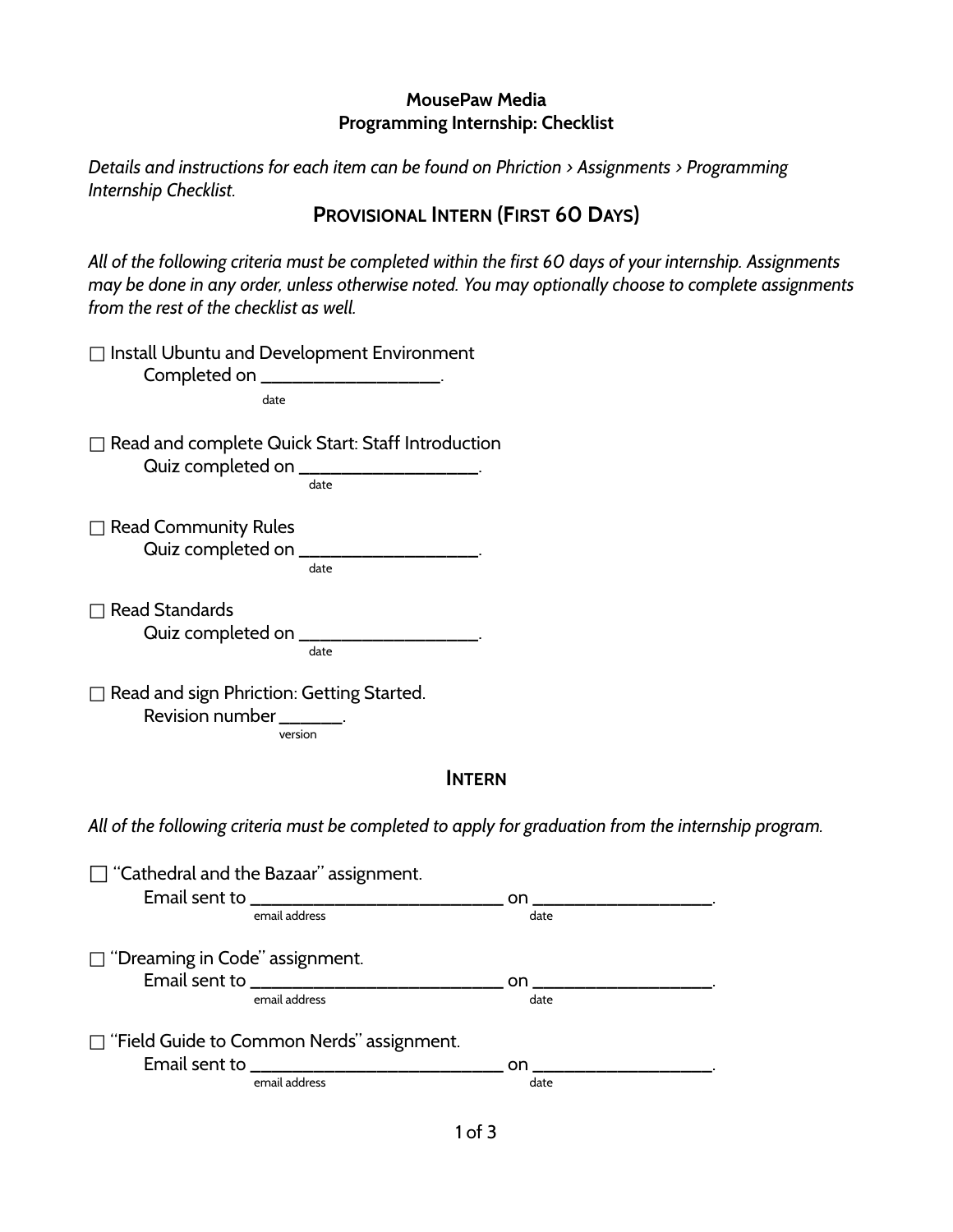## **MousePaw Media Programming Internship: Checklist**

| $\Box$ "Independent Study" assignment.            |      |         |
|---------------------------------------------------|------|---------|
|                                                   | on   |         |
| email address                                     | date |         |
|                                                   |      |         |
| $\sqsupset$ "My Little Pony" assignment.          |      |         |
|                                                   | on.  |         |
| email address                                     | date |         |
| Review (2) Differentials.                         |      |         |
| Differential 1: ________.                         |      |         |
| object ID                                         |      |         |
| Differential 2: ________.                         |      |         |
| object ID                                         |      |         |
|                                                   |      |         |
| Contribute to (3) different Phriction wiki pages. |      |         |
|                                                   |      |         |
| wiki path                                         |      | version |
|                                                   |      |         |
| wiki path                                         |      | version |
|                                                   |      |         |
| wiki path                                         |      | version |
|                                                   |      |         |
| Create (5) Maniphest tasks for a project.         |      |         |
| Task 1: $\frac{1}{2}$                             |      |         |
| object ID                                         |      |         |
| Task 2: ________.                                 |      |         |
| object ID                                         |      |         |
| Task 3: _______.                                  |      |         |
| object ID                                         |      |         |
| Task 4: ________.                                 |      |         |
| object ID                                         |      |         |
| Task 5: ________.                                 |      |         |

object ID